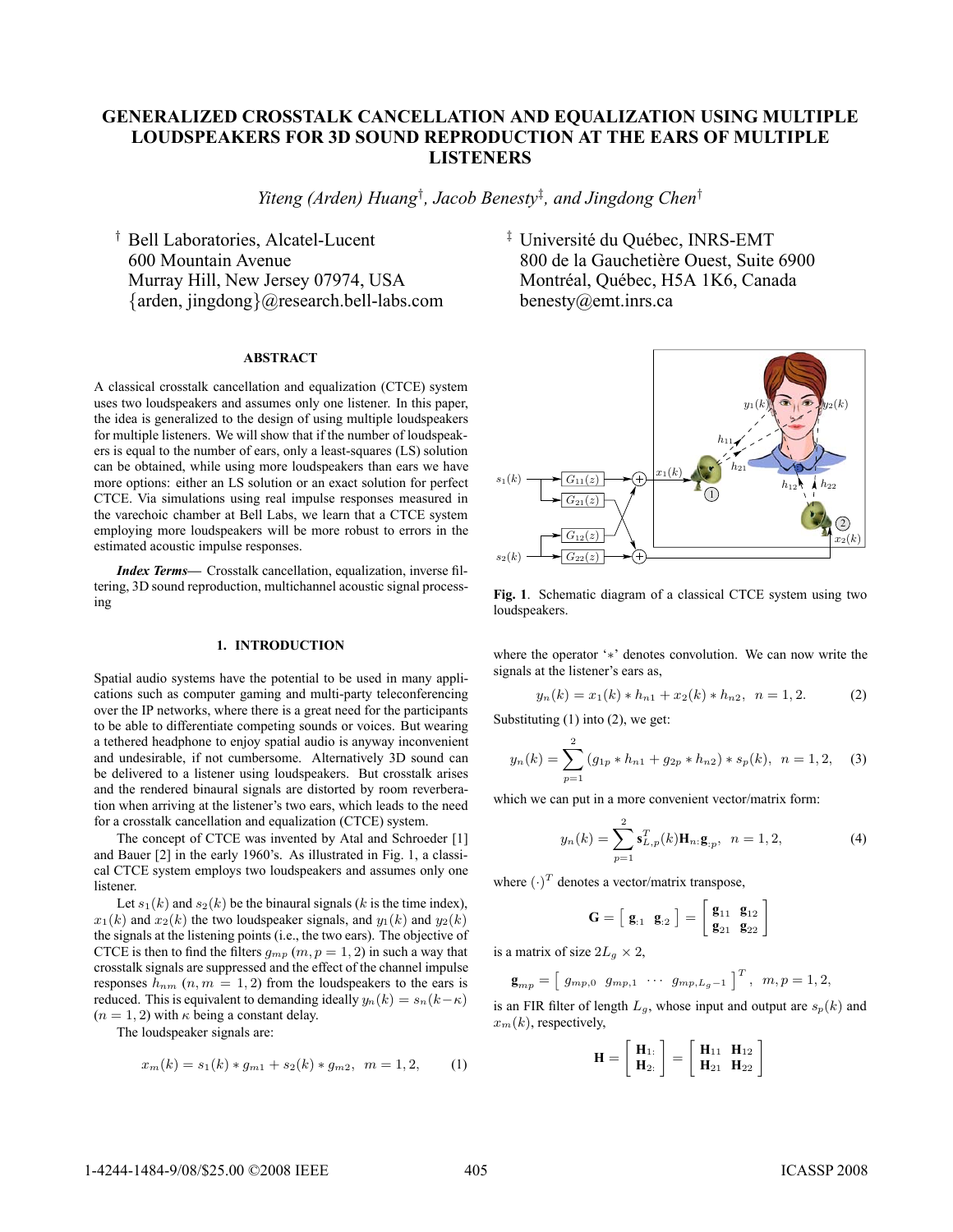is the channel impulse response matrix of size  $2L \times 2L_q$ , with  $L =$  $L_q + L_h - 1$ ,

$$
\mathbf{H}_{nm} = \begin{bmatrix} h_{nm,0} & \cdots & h_{nm,L_h-1} & 0 & \cdots & 0 \\ 0 & h_{nm,0} & \cdots & h_{nm,L_h-1} & \cdots & 0 \\ \vdots & \ddots & \ddots & \ddots & \ddots & \vdots \\ 0 & \cdots & 0 & h_{nm,0} & \cdots & h_{nm,L_h-1} \end{bmatrix}^T
$$

is a Sylvester matrix of size  $L \times L_q$ ,

$$
\mathbf{h}_{nm} = [h_{nm,0} \ \ h_{nm,1} \ \ \cdots \ \ h_{nm,L_h-1}]^T, \ \ m,n = 1,2,
$$

is the acoustic impulse response, of length  $L<sub>h</sub>$ , from the mth loudspeaker to the *n*th ear, and

$$
\mathbf{s}_{L,p}(k) = \left[ s_p(k) \ s_p(k-1) \ \cdots \ s_p(k-L+1) \right]^T, \ p = 1, 2,
$$

is a vector containing the  $L$  most recent samples of the source signal  $\sqrt{s_p}$ 

Then the conditions for CTCE are mathematically expressed as follows:

$$
\mathbf{HG} = \left[ \begin{array}{cc} \mathbf{u}_{\kappa} & \mathbf{0} \\ \mathbf{0} & \mathbf{u}_{\kappa} \end{array} \right],\tag{5}
$$

where  $\mathbf{u}_{\kappa} = \begin{bmatrix} 0 & \cdots & 0 & 1 & 0 & \cdots & 0 \end{bmatrix}^T$  is a vector of length L, whose  $\kappa$ th component is equal to 1, and  $\vec{0}$  is also a vector of length L containing only zeroes. Assuming that **H** has full column rank and  $L<sub>h</sub> > 1$ , it is easy to see from (5) that this linear system has more equations than unknowns since  $2L > 2L_g$ . In this situation, the best (and only) estimator that we can derive from (5) is the least-squares solution [3], [4], i.e.,

$$
\mathbf{G}^{\text{LS}} = \left(\mathbf{H}^T \mathbf{H}\right)^{-1} \mathbf{H}^T \begin{bmatrix} \mathbf{u}_{\kappa} & \mathbf{0} \\ \mathbf{0} & \mathbf{u}_{\kappa} \end{bmatrix} . \tag{6}
$$

However, this solution may not be good enough in practice for several reasons. First, we do not know how to determine <sup>L</sup>g. Second, **<sup>H</sup>** may not even be of full rank. Third, from this approach it's not clear what LS does best, crosstalk cancellation or equalization. In other words, we can not quantify in a clean way the residual crosstalk signals or the equalization error. Fourth, it is very well known that this method is not very robust to head movements [5]. The idea of using more loudspeakers has been proposed [6], [7]. In an earlier study [9], we have shown that using more loudspeakers is more advantageous for CTCE. But these CTCE algorithms can deliver 3D sound to only one listener and therefore are found inadequate for multi-user spatial audio applications (e.g., teleconferencing with immersive audio). In the following section, we will generalize the idea of CTCE to the design of using multiple loudspeakers for multiple listeners.

### **2. GENERALIZED CTCE USING MULTIPLE LOUDSPEAKERS FOR MULTIPLE LISTENERS**

Here we suppose to use M loudspeakers and try to deliver  $P(P \geq$ 2) channels of signals  $s_p(k)$  ( $p = 1, 2, \dots, P$ ) to a number of listeners whose overall N ears are at various positions, as shown in Fig. 2. Apparently  $P \leq N$  and presumably  $M \geq N$ . In general N is even (since everyone has two ears) but this is not necessarily required.

Using the same notation as the previous section, we can easily see that the signals at the listener's ears are:

$$
y_n(k) = \sum_{p=1}^{P} \mathbf{s}_{L,p}^T(k) \mathbf{H}_{n:} \mathbf{g}_{:p}, \ \ n = 1, 2, \cdots, N,
$$
 (7)



**Fig. 2**. Illustration of the generalized CTCE system using M loudspeakers for 3D sound reproduction at the overall  $N$  ears of a number of listeners.

where this time,

$$
\mathbf{G} = [\mathbf{g}_{:1} \ \mathbf{g}_{:2} \ \cdots \ \mathbf{g}_{:P}] = \left[\begin{array}{cccc} \mathbf{g}_{11} & \mathbf{g}_{12} & \cdots & \mathbf{g}_{1P} \\ \mathbf{g}_{21} & \mathbf{g}_{22} & \cdots & \mathbf{g}_{2P} \\ \vdots & \vdots & \cdots & \vdots \\ \mathbf{g}_{M1} & \mathbf{g}_{M2} & \cdots & \mathbf{g}_{MP} \end{array}\right]
$$

is a matrix of size  $ML_q \times P$ , and

$$
\mathbf{H} = \begin{bmatrix} \mathbf{H}_{1:} \\ \mathbf{H}_{2:} \\ \vdots \\ \mathbf{H}_{N:} \end{bmatrix} = \begin{bmatrix} \mathbf{H}_{11} & \mathbf{H}_{12} & \cdots & \mathbf{H}_{1M} \\ \mathbf{H}_{21} & \mathbf{H}_{22} & \cdots & \mathbf{H}_{2M} \\ \vdots & \vdots & \cdots & \vdots \\ \mathbf{H}_{N1} & \mathbf{H}_{N2} & \cdots & \mathbf{H}_{NM} \end{bmatrix}
$$

is the channel impulse response matrix of size  $NL \times ML_q$ . We now deduce the conditions for the generalized CTCE:

$$
\mathbf{HG} = \mathbf{U} = \begin{bmatrix} \mathbf{u}_{11} & \mathbf{u}_{12} & \cdots & \mathbf{u}_{1P} \\ \mathbf{u}_{21} & \mathbf{u}_{22} & \cdots & \mathbf{u}_{2P} \\ \vdots & \vdots & \ddots & \vdots \\ \mathbf{u}_{N1} & \mathbf{u}_{N2} & \cdots & \mathbf{u}_{NP} \end{bmatrix},
$$
(8)

where for  $n = 1, 2, \dots, N, p = 1, 2, \dots, P$ ,

$$
\mathbf{u}_{np} = \begin{cases} \mathbf{u}_{\kappa} & \text{if supposedly } y_n(k) = s_p(k - \kappa), \\ \mathbf{0} & \text{otherwise.} \end{cases}
$$

The linear system (8) has  $(P \times N \times L)$  equations and  $(P \times M \times L_g)$ unknowns. Assume that **H** has full column rank. Depending on how we choose  $L_g$ , we have three very different solutions:

## 1. **Least-Squares Solution:**

To obtain the least-squares solution, we should take  $L_g$  in such a way that  $NL > ML_g$ , which anyway holds if  $M = N$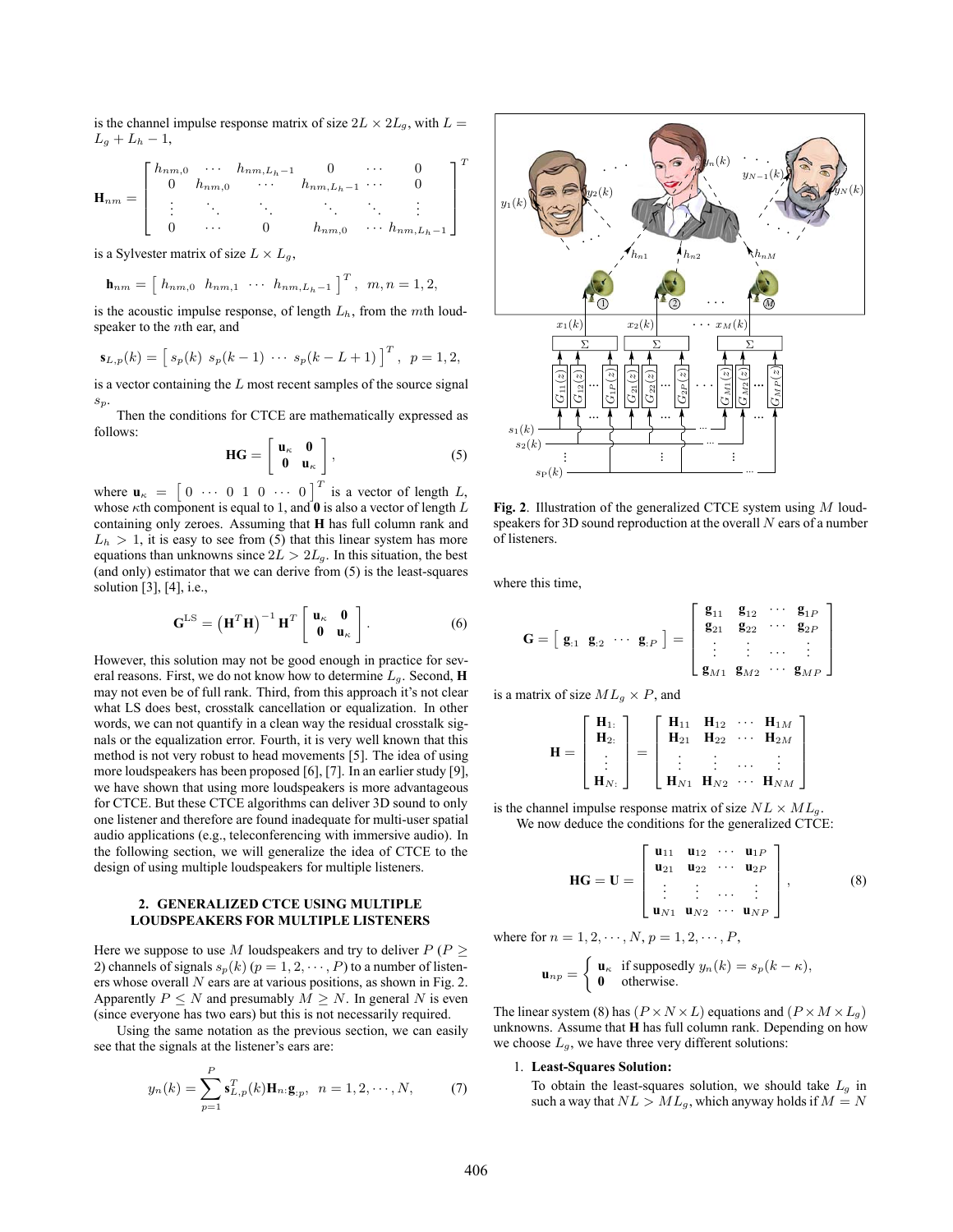and  $L_h > 1$ . But for  $M > N$ , this condition implies that  $L_q \lt N(L_h-1)/(M-N)$ . In such cases,

$$
\mathbf{G}^{\text{LS}} = \left(\mathbf{H}^T \mathbf{H} + \delta \mathbf{I}_{ML_g \times ML_g}\right)^{-1} \mathbf{H}^T \mathbf{U},\tag{9}
$$

where  $\delta$  is a non-negative regularization factor and  $I_{ML_a \times ML_a}$  is the identity matrix of size  $ML_a \times ML_a$ . Regularization is used to reduce its sensitivity to errors in the measured impulse responses [8].

### 2. **Exact Solution:**

An exact solution can be derived if we can make **H** a square matrix. This is possible if  $NL = ML_g$ , which implies that  $L_g = N(L_h - 1)/(M - N)$  if the result of such division is an integer. Hence,

$$
\mathbf{G}^{\text{EX}} = \left(\mathbf{H} + \delta \mathbf{I}_{ML_g \times ML_g}\right)^{-1} \mathbf{U}.
$$
 (10)

#### 3. **Minimum-Norm Solution:**

This solution can be obtained if we decide to have more equations than unknowns, i.e.,  $L_q > N(L_h - 1)/(M - N)$ . Hence,

$$
\mathbf{G}^{\mathbf{M}\mathbf{N}} = \mathbf{H}^T \left( \mathbf{H}\mathbf{H}^T \right)^{-1} \mathbf{U}.
$$
 (11)

*Discussion:* The first important thing to notice is that when using more loudspeakers (i.e.,  $M > N$ ), we have a pretty good idea on how to determine  $L_q$  (the length of the CTCE filters). While there are more CTCE filters, their required length will probably be much smaller than the length of the filters in the case of  $M = N$ , with likely much better performances.

The least-squares technique may be the most interesting in practice since it gives an upper bound for  $L_g$ . Moreover, **H** may not be full column rank. In this case, we can reduce the length  $L<sub>g</sub>$  until we get an acceptable solution.

The exact solution for which  $L_g = N(L_h - 1)/(M - N)$  can be seen as a generalization of the multiple-input/output inverse theorem (MINT) [10]. Recall that the MINT can exactly equalize any number of points in a room using a monaural signal only. Here, we generalized the idea to multichannel signals.

The minimum-norm solution seems useless from a practical system design point of view because there is no good reason why we should choose  $L_q$  much longer than necessary. In particular, when the number of used loudspeaker is low,  $L<sub>g</sub>$  for the minimum-norm solution can be much longer than the length of the acoustic impulse responses  $h_{nm}$ .

#### **3. SIMULATIONS**

In this section, we evaluate the performance of the proposed CTCE system by simulations.

## **3.1. Performance Measures**

Similar to [9], two performance measures are employed in these simulations: signal-to-crosstalk ratio (SCTR) and signal-to-distortion ratio (SDR). Let's first denote

$$
\mathbf{HG} = \mathbf{F} = \begin{bmatrix} \mathbf{f}_{11} & \mathbf{f}_{12} & \cdots & \mathbf{f}_{1P} \\ \mathbf{f}_{21} & \mathbf{f}_{22} & \cdots & \mathbf{f}_{2P} \\ \vdots & \vdots & \cdots & \vdots \\ \mathbf{f}_{N1} & \mathbf{f}_{N2} & \cdots & \mathbf{f}_{NP} \end{bmatrix}_{N L \times P} . \tag{12}
$$



**Fig. 3**. Floor plan of the varechoic chamber at Bell Labs (coordinate values measured in meters).

So what the *n*th ear hears due to the signal  $s_p(k)$  is found as

$$
y_{n,s_p}(k) = \mathbf{f}_{np}^T \mathbf{s}_{L,p}(k), \ \ n = 1, 2, \cdots, N, \ p = 1, 2, \cdots, P. \tag{13}
$$

Suppose that we intend to deliver at the *n*th ear the signal  $s_{p_n}(k)$ . Then the SCTR at the nth ear would be

$$
SCTR_n = \frac{E\left\{y_{n, s_{p_n}}^2(k)\right\}}{\sum_{p=1, p \neq p_n}^P E\left\{y_{n, s_p}^2(k)\right\}},
$$
(14)

where  $E\{\cdot\}$  denotes mathematical expectation. Substituting (13) into (14) leads to

$$
\text{SCTR}_n = \frac{\mathbf{f}_{np_n}^T \mathbf{R}_{s_{p_n} s_{p_n}} \mathbf{f}_{np_n}}{\sum_{p=1, p \neq p_n}^P \mathbf{f}_{np}^T \mathbf{R}_{s_p s_p} \mathbf{f}_{np}},\tag{15}
$$

where  $\mathbf{R}_{s_p s_p} = E\left\{\mathbf{s}_{L,p}(k)\mathbf{s}_{L,p}^T(k)\right\}$   $(p = 1, 2, \dots, P)$  is the auto-<br>completion matrix of  $p(A)$ . In general, the SCTDs dependent rule correlation matrix of  $s_p(k)$ . In general, the SCTRs depend not only on the CTCE filters  $g_{mp}$ , but also on the spatial sound signals  $s_p(k)$ . Since our interest is merely in the CTCE system, without any loss of generality, we can assume that the spatial sound signals are white and have the same strength. Then  $\mathbf{R}_{s_p s_p} = \sigma_{s_p}^2 \mathbf{I}_{L \times L}$ . Consequently, the SCTR<sub>n</sub> are calculated as follows

$$
SCTR_n = \frac{\mathbf{f}_{np_n}^T \mathbf{f}_{np_n}}{\sum_{p=1, p \neq p_n}^P \mathbf{f}_{np}^T \mathbf{f}_{np}},
$$
(16)

and the average SCTR is given by SCTR =  $\sum_{n=1}^{N}$  SCTR<sub>n</sub>/N.<br>At the *n*th ear, the signal distortion is defined as

$$
d_n(k) = y_{n, s_{p_n}}(k) - s_{p_n}(k - \kappa) = y_{n, s_{p_n}}(k) - \mathbf{u}_\kappa^T \mathbf{s}_{L, p_n}(k).
$$
 (17)

Substituting (13) into (17) produces

$$
d_n(k) = \left(\mathbf{f}_{np_n} - \mathbf{u}_{\kappa}\right)^T \mathbf{s}_{L,p_n}(k). \tag{18}
$$

Then the SDR at the *n*th ear is determined by

$$
SDR_n = E\left\{ \left[ \mathbf{u}_{\kappa}^T \mathbf{s}_{L, p_n}(k) \right]^2 \right\} / E\left\{ d_n^2(k) \right\}
$$

$$
= \frac{\mathbf{u}_{\kappa}^T \mathbf{R}_{s_{p_n} s_{p_n}} \mathbf{u}_{\kappa}}{\left( \mathbf{f}_{n p_n} - \mathbf{u}_{\kappa} \right)^T \mathbf{R}_{s_{p_n} s_{p_n}} \left( \mathbf{f}_{n p_n} - \mathbf{u}_{\kappa} \right)}.
$$
(19)